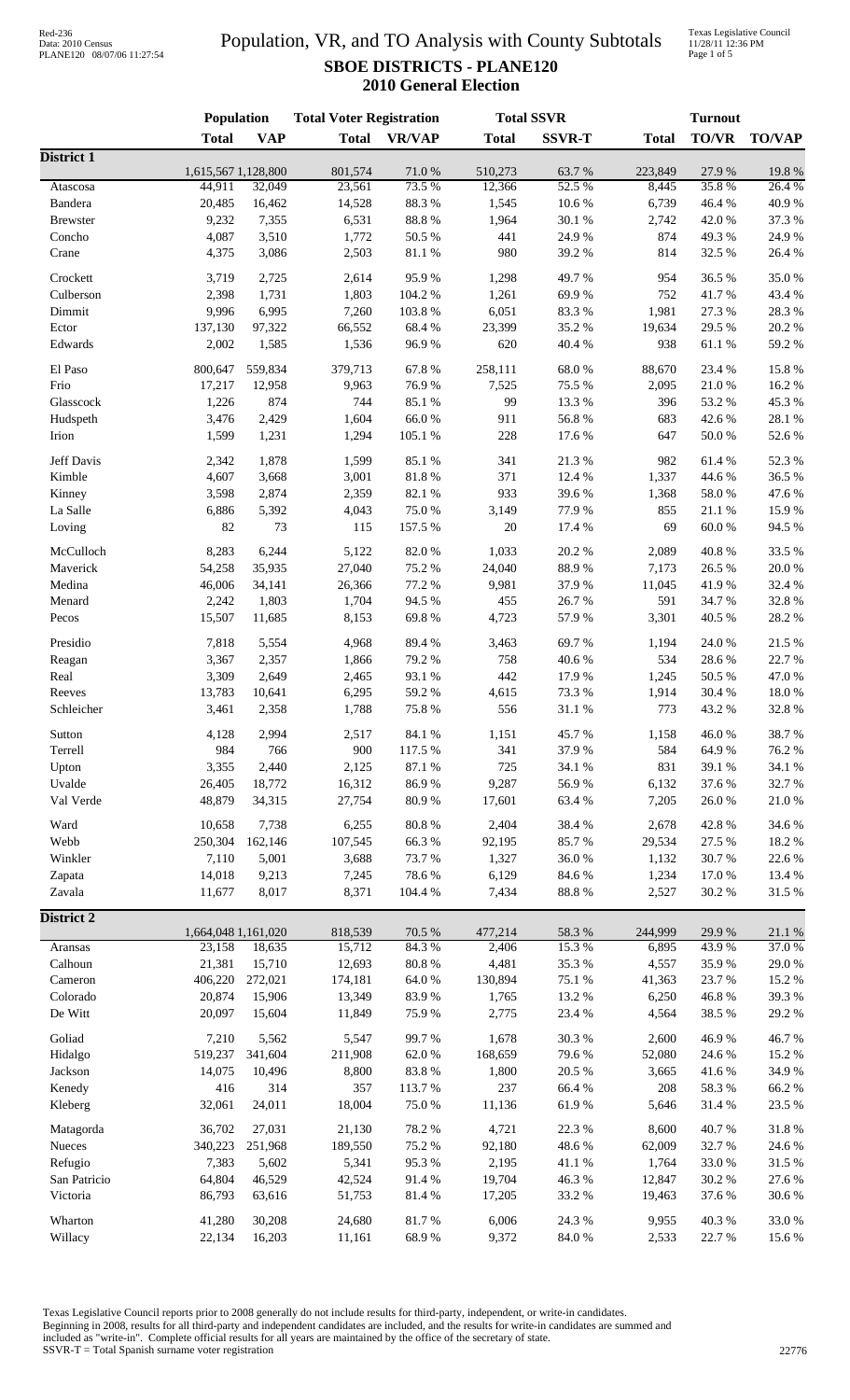## Red-236<br>Data: 2010 Census PLANE120 08/07/06 11:27:54

# Population, VR, and TO Analysis with County Subtotals **SBOE DISTRICTS - PLANE120 2010 General Election**

Texas Legislative Council 11/28/11 12:36 PM Page 2 of 5

|                         | Population          |                   | <b>Total Voter Registration</b> |                 | <b>Total SSVR</b> |                    |                   | <b>Turnout</b>   |                      |  |
|-------------------------|---------------------|-------------------|---------------------------------|-----------------|-------------------|--------------------|-------------------|------------------|----------------------|--|
|                         | <b>Total</b>        | <b>VAP</b>        | <b>Total</b>                    | <b>VR/VAP</b>   | <b>Total</b>      | <b>SSVR-T</b>      | <b>Total</b>      | <b>TO/VR</b>     | <b>TO/VAP</b>        |  |
| District 3              |                     |                   |                                 |                 |                   |                    |                   |                  |                      |  |
|                         | 1,688,404 1,197,931 |                   | 806,097                         | 67.3 %          | 474,844           | 58.9%              | 225,766           | 28.0%            | 18.8%                |  |
| Bee<br>Bexar            | 31,861<br>1,165,850 | 24,872<br>838,857 | 15,050<br>563,719               | 60.5%<br>67.2%  | 8,400<br>317,300  | 55.8%<br>56.3 %    | 5,784<br>153,262  | 38.4%<br>27.2 %  | 23.3 %<br>18.3 %     |  |
| <b>Brooks</b>           | 7,223               | 5,217             | 6,577                           | 126.1%          | 5,918             | 90.0%              | 1,204             | 18.3%            | 23.1 %               |  |
| Duval                   | 11,782              | 8,707             | 9,008                           | 103.5 %         | 7,741             | 85.9%              | 3,011             | 33.4 %           | 34.6%                |  |
| Gonzales                | 19,807              | 14,439            | 12,650                          | 87.6%           | 3,931             | $31.1\text{ }\%$   | 5,279             | 41.7%            | 36.6%                |  |
| Hidalgo                 | 255,532             | 164,681           | 84,584                          | 51.4%           | 66,207            | 78.3%              | 22,062            | 26.1%            | 13.4 %               |  |
| Jim Hogg                | 5,300               | 3,762             | 3,855                           | 102.5 %         | 3,494             | 90.6%              | 1,069             | 27.7 %           | 28.4 %               |  |
| Jim Wells               | 40,838              | 29,080            | 25,717                          | 88.4 %          | 18,989            | 73.8 %             | 6,470             | 25.2 %           | 22.2 %               |  |
| Karnes                  | 14,824              | 11,862            | 7,865                           | 66.3%           | 3,543             | 45.0%              | 3,021             | 38.4%            | 25.5 %               |  |
| Lavaca                  | 19,263              | 14,815            | 13,263                          | 89.5%           | 1,158             | 8.7%               | 6,446             | 48.6%            | 43.5 %               |  |
| Live Oak                | 11,531              | 9,177             | 7,162                           | 78.0%           | 2,220             | $31.0\ \%$         | 2,792             | 39.0%            | 30.4 %               |  |
| McMullen                | 707                 | 588               | 733                             | 124.7%          | 214               | 29.2%              | 315               | 43.0%            | 53.6%                |  |
| Starr                   | 60,968              | 40,290            | 29,106                          | 72.2 %          | 27,700            | 95.2%              | 3,728             | 12.8 %           | 9.3%                 |  |
| Wilson                  | 42,918              | 31,584            | 26,808                          | 84.9%           | 8,029             | 30.0%              | 11,323            | 42.2 %           | 35.9%                |  |
| District 4              |                     |                   |                                 |                 |                   |                    |                   |                  |                      |  |
|                         | 1,677,829 1,174,040 |                   | 727,384                         | 62.0%           | 189,920           | 26.1 %             | 247,120           | 34.0 %           | 21.0%                |  |
| Fort Bend               | 95,093              | 66,050            | 52,263                          | 79.1 %<br>60.9% | 7,266<br>182,654  | 13.9%              | 22,525            | 43.1 %<br>33.3%  | 34.1 %<br>$20.3~\%$  |  |
| Harris<br>District 5    | 1,582,736 1,107,990 |                   | 675,121                         |                 |                   | 27.1 %             | 224,595           |                  |                      |  |
|                         | 1,689,618 1,283,748 |                   | 1,049,581                       | 81.8%           | 202,837           | 19.3 %             | 445,554           | 42.5 %           | 34.7%                |  |
| Bexar                   | 548,923             | 410,630           | 342,119                         | 83.3%           | 73,482            | 21.5 %             | 151,206           | 44.2 %           | 36.8%                |  |
| Blanco                  | 10,497              | 8,203             | 6,929                           | 84.5 %          | 626               | $9.0\ \%$          | 3,971             | 57.3 %           | 48.4%                |  |
| Caldwell                | 38,066              | 28,008            | 20,671                          | 73.8%           | 6,749             | 32.6%              | 8,312             | 40.2 %           | 29.7%                |  |
| Comal                   | 108,472             | 82,775            | 73,656                          | 89.0%           | 11,500            | 15.6%              | 34,601            | 47.0%            | 41.8%                |  |
| Gillespie               | 24,837              | 19,796            | 17,737                          | 89.6%           | 1,554             | $8.8\ \%$          | 9,457             | 53.3%            | 47.8 %               |  |
| Guadalupe               | 131,533             | 95,129            | 74,796                          | 78.6%           | 17,225            | 23.0%              | 30,395            | 40.6%            | 32.0%                |  |
| Hays                    | 157,107             | 118,346           | 97,920                          | 82.7%           | 21,035            | 21.5 %             | 39,623            | 40.5 %           | 33.5 %               |  |
| Kendall                 | 33,410              | 25,311            | 24,401                          | 96.4%           | 2,533             | 10.4 %             | 12,887            | 52.8%            | 50.9%                |  |
| Kerr                    | 49,625              | 39,611            | 33,525                          | 84.6%           | 4,048             | 12.1 %             | 16,504            | 49.2%            | 41.7%                |  |
| Llano                   | 19,301              | 16,224            | 13,997                          | 86.3%           | 436               | 3.1%               | 7,440             | 53.2 %           | 45.9%                |  |
| Mason                   | 4,012               | 3,161             | 2,863                           | 90.6%           | 418               | 14.6 %             | 1,455             | 50.8%            | 46.0%                |  |
| San Saba                | 6,131               | 4,846             | 3,726                           | 76.9 %          | 550               | 14.8 %             | 1,791             | 48.1 %           | 37.0 %               |  |
| Travis                  | 557,704             | 431,708           | 337,241                         | 78.1 %          | 62,681            | 18.6%              | 127,912           | 37.9%            | 29.6%                |  |
| District 6              | 1,682,301 1,250,061 |                   | 841,531                         | 67.3 %          | 113,998           | 13.5 %             | 384,267           | 45.7%            | $30.7~\%$            |  |
| Harris                  | 1,682,301 1,250,061 |                   | 841,531                         | 67.3 %          | 113,998           | 13.5 %             | 384,267           | 45.7%            | 30.7%                |  |
| District 7              |                     |                   |                                 |                 |                   |                    |                   |                  |                      |  |
|                         | 1,685,861 1,234,938 |                   | 962,392                         | 77.9%           | 102,985           | 10.7%              | 401,112           | 41.7%            | 32.5 %               |  |
| <b>Brazoria</b>         | 313,166             | 226,181           | 170,557                         | 75.4 %          | 27,326            | 16.0%              | 70,635            | 41.4%            | 31.2%                |  |
| Chambers<br>Fort Bend   | 35,096<br>490,282   | 25,085<br>345,490 | 23,152<br>256,765               | 92.3%<br>74.3 % | 1,863<br>35,015   | $8.0\ \%$<br>13.6% | 9,920             | 42.8%<br>45.4 %  | 39.5 %<br>33.8 %     |  |
| Galveston               | 291,309             | 217,142           | 182,447                         | $84.0\;\%$      | 23,865            | 13.1 %             | 116,608<br>75,911 | 41.6%            | 35.0%                |  |
| Hardin                  | 54,635              | 40,525            | 34,183                          | 84.4 %          | 837               | 2.4 %              | 14,506            | 42.4 %           | 35.8 %               |  |
|                         |                     |                   |                                 |                 |                   |                    |                   |                  |                      |  |
| Jasper                  | 35,710              | 26,815<br>191,875 | 21,210<br>145,140               | 79.1 %<br>75.6% | 447<br>8,833      | 2.1 %<br>6.1%      | 8,405<br>54,903   | 39.6%<br>37.8 %  | 31.3 %<br>28.6 %     |  |
| Jefferson<br>Liberty    | 252,273<br>75,643   | 56,276            | 43,517                          | 77.3 %          | 2,675             | 6.1%               | 16,136            | 37.1 %           | 28.7 %               |  |
| Newton                  | 14,445              | 11,092            | 8,923                           | 80.4 %          | 130               | 1.5 %              | 3,350             | 37.5 %           | 30.2 %               |  |
| Orange                  | 81,837              | 61,330            | 49,568                          | 80.8%           | 1,575             | 3.2 %              | 19,177            | 38.7%            | 31.3%                |  |
|                         |                     |                   |                                 |                 |                   |                    |                   |                  |                      |  |
| Sabine<br>San Augustine | 10,834<br>8,865     | 8,714<br>6,999    | 7,598<br>6,361                  | 87.2 %<br>90.9% | 114<br>109        | 1.5 %<br>1.7%      | 3,437<br>2,556    | 45.2%<br>40.2%   | 39.4 %<br>36.5 %     |  |
| Tyler                   | 21,766              | 17,414            | 12,971                          | 74.5 %          | 196               | $1.5\ \%$          | 5,568             | 42.9%            | 32.0%                |  |
| <b>District 8</b>       |                     |                   |                                 |                 |                   |                    |                   |                  |                      |  |
|                         | 1,682,598 1,234,692 |                   | 881,561                         | 71.4 %          | 102,499           | 11.6 %             | 382,223           | 43.4 %           | 31.0%                |  |
| <b>Brazos</b>           | 194,851             | 155,020           | 88,509                          | 57.1 %          | 10,208            | 11.5 %             | 37,717            | 42.6%            | 24.3 %               |  |
| Grimes                  | 26,604              | 20,545            | 14,431                          | 70.2 %          | 1,247             | $8.6\;\%$          | 6,156             | 42.7%            | $30.0\;\%$           |  |
| Harris                  | 827,422             | 586,573           | 421,175                         | 71.8 %          | 67,788<br>386     | $16.1~\%$          | 179,798           | 42.7%            | 30.7%                |  |
| Houston<br>Montgomery   | 23,732<br>455,746   | 18,806<br>329,767 | 13,497<br>249,953               | 71.8%<br>75.8%  | 18,484            | 2.9%<br>7.4 %      | 6,111<br>114,599  | 45.3 %<br>45.8 % | 32.5 %<br>$34.8\ \%$ |  |
|                         |                     |                   |                                 |                 |                   |                    |                   |                  |                      |  |
| Polk                    | 45,413              | 35,836            | 36,918                          | 103.0%          | 1,365             | 3.7%               | 12,558            | 34.0 %           | 35.0%                |  |
| San Jacinto<br>Trinity  | 26,384              | 20,058<br>11,544  | 15,509                          | 77.3 %<br>98.7% | 632<br>317        | 4.1 %<br>$2.8\ \%$ | 7,205             | 46.5 %<br>41.2%  | 35.9%<br>40.6 %      |  |
| Walker                  | 14,585<br>67,861    | 56,543            | 11,392<br>30,177                | 53.4 %          | 2,072             | 6.9%               | 4,690<br>13,389   | 44.4 %           | 23.7%                |  |
|                         |                     |                   |                                 |                 |                   |                    |                   |                  |                      |  |

Texas Legislative Council reports prior to 2008 generally do not include results for third-party, independent, or write-in candidates. Beginning in 2008, results for all third-party and independent candidates are included, and the results for write-in candidates are summed and included as "write-in". Complete official results for all years are maintained by the office of the secretary of state. SSVR-T = Total Spanish surname voter registration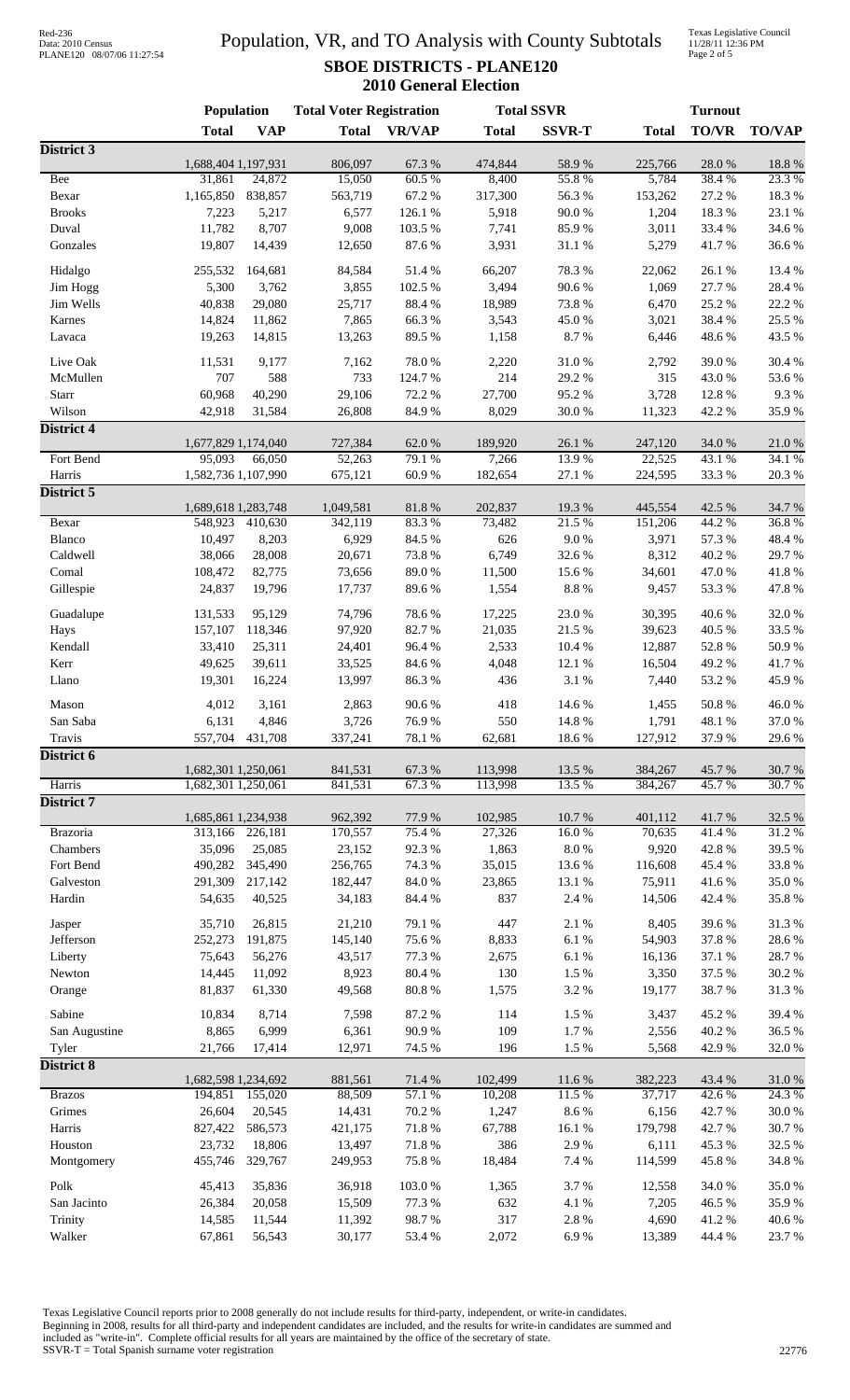## Red-236<br>Data: 2010 Census PLANE120 08/07/06 11:27:54

# Population, VR, and TO Analysis with County Subtotals **SBOE DISTRICTS - PLANE120 2010 General Election**

Texas Legislative Council 11/28/11 12:36 PM Page 3 of 5

|                    | Population                    |                   | <b>Total Voter Registration</b> |                 |                 | <b>Total SSVR</b> | <b>Turnout</b>    |                 |                 |
|--------------------|-------------------------------|-------------------|---------------------------------|-----------------|-----------------|-------------------|-------------------|-----------------|-----------------|
|                    | <b>Total</b>                  | <b>VAP</b>        | <b>Total</b>                    | <b>VR/VAP</b>   | <b>Total</b>    | <b>SSVR-T</b>     | <b>Total</b>      | TO/VR           | <b>TO/VAP</b>   |
| District 9         |                               |                   |                                 |                 |                 |                   |                   |                 |                 |
| Anderson           | 1,711,047 1,283,538<br>58,458 | 46,983            | 996,200<br>26,711               | 77.6 %<br>56.9% | 42,060<br>1,389 | 4.2 %<br>5.2 %    | 396,317<br>11,001 | 39.8%<br>41.2%  | 30.9%<br>23.4 % |
| Angelina           | 86,771                        | 63,565            | 47,607                          | 74.9%           | 3,923           | 8.2 %             | 19,329            | 40.6%           | 30.4 %          |
| Bowie              | 92,565                        | 70,113            | 57,017                          | 81.3 %          | 932             | 1.6 %             | 22,733            | 39.9%           | 32.4 %          |
| Camp               | 12,401                        | 9,046             | 7,184                           | 79.4 %          | 379             | 5.3 %             | 3,090             | 43.0%           | 34.2 %          |
| Cass               | 30,464                        | 23,399            | 18,199                          | 77.8 %          | 213             | 1.2%              | 7,289             | 40.1 %          | 31.2%           |
|                    |                               |                   |                                 |                 |                 |                   |                   |                 |                 |
| Cherokee           | 50,845<br>5,231               | 37,672<br>4,046   | 27,471<br>3,388                 | 72.9%<br>83.7%  | 1,484<br>74     | 5.4 %<br>2.2 %    | 11,567<br>1,570   | 42.1 %<br>46.3% | 30.7%<br>38.8%  |
| Delta<br>Fannin    | 33,915                        | 26,412            | 18,879                          | 71.5 %          | 546             | 2.9%              | 7,334             | 38.8%           | 27.8 %          |
| Franklin           | 10,605                        | 8,003             | 6,599                           | 82.5 %          | $207\,$         | 3.1 %             | 3,426             | 51.9%           | 42.8%           |
| Grayson            | 120,877                       | 91,745            | 73,257                          | 79.8%           | 2,531           | 3.5%              | 26,916            | 36.7%           | 29.3 %          |
|                    |                               |                   |                                 |                 |                 |                   |                   |                 |                 |
| Gregg              | 121,730                       | 90,709            | 68,790                          | 75.8%           | 2,852           | 4.1 %             | 25,448            | 37.0%           | 28.1 %          |
| Harrison           | 65,631                        | 48,650            | 41,780                          | 85.9%           | 1,010           | 2.4 %             | 17,358            | 41.5 %          | 35.7%           |
| Henderson          | 78,532                        | 60,690            | 48,997                          | 80.7%           | 1,859           | 3.8 %             | 18,907            | 38.6%           | 31.2%           |
| Hopkins<br>Hunt    | 35,161<br>86,129              | 26,167<br>64,710  | 21,602<br>48,391                | 82.6%<br>74.8 % | 818<br>2,352    | 3.8 %<br>4.9%     | 8,882<br>17,855   | 41.1%<br>36.9%  | 33.9%<br>27.6 % |
|                    |                               |                   |                                 |                 |                 |                   |                   |                 |                 |
| Kaufman            | 103,350                       | 73,596            | 57,842                          | 78.6%           | 3,823           | 6.6%              | 19,963            | 34.5 %          | 27.1 %          |
| Lamar              | 49,793                        | 37,698            | 29,169                          | 77.4 %          | 494             | 1.7%              | 12,012            | 41.2%           | 31.9%           |
| Marion             | 10,546                        | 8,537             | 7,158                           | 83.8%           | 102             | 1.4 %             | 2,725             | 38.1 %          | 31.9%           |
| Morris             | 12,934                        | 9,921             | 8,971                           | 90.4 %          | 182             | $2.0\ \%$         | 3,442             | 38.4%           | 34.7%           |
| Nacogdoches        | 64,524                        | 49,463            | 32,071                          | 64.8 %          | 1,591           | $5.0\ \%$         | 13,136            | $41.0\ \%$      | 26.6%           |
| Panola             | 23,796                        | 17,926            | 15,739                          | 87.8 %          | 354             | 2.2 %             | 6,485             | 41.2%           | 36.2%           |
| Rains              | 10,914                        | 8,551             | 6,834                           | 79.9%           | 202             | 3.0%              | 2,719             | 39.8%           | 31.8 %          |
| Red River          | 12,860                        | 10,113            | 7,899                           | 78.1 %          | 159             | 2.0%              | 3,146             | 39.8%           | 31.1 %          |
| Rockwall           | 78,337                        | 54,830            | 45,829                          | 83.6%           | 2,913           | 6.4%              | 18,823            | 41.1%           | 34.3 %          |
| Rusk               | 53,330                        | 40,951            | 30,500                          | 74.5 %          | 1,139           | 3.7%              | 12,065            | 39.6%           | 29.5 %          |
| Shelby             | 25,448                        | 18,721            | 14,143                          | 75.5 %          | 395             | 2.8 %             | 5,787             | 40.9%           | 30.9%           |
| Smith              | 209,714                       | 155,918           | 121,164                         | 77.7 %          | 5,938           | 4.9%              | 51,607            | 42.6%           | 33.1 %          |
| Titus              | 32,334                        | 22,451            | 16,192                          | 72.1 %          | 1,850           | 11.4 %            | 6,327             | 39.1 %          | 28.2%           |
| Upshur             | 39,309                        | 29,587            | 26,374                          | 89.1 %          | 557             | 2.1 %             | 9,887             | 37.5 %          | 33.4 %          |
| Van Zandt          | 52,579                        | 39,929            | 33,188                          | 83.1%           | 1,088           | 3.3 %             | 12,962            | 39.1 %          | 32.5 %          |
|                    |                               |                   |                                 |                 |                 |                   |                   |                 |                 |
| Wood               | 41,964                        | 33,436            | 27,255                          | 81.5%           | 704             | 2.6 %             | 12,526            | 46.0%           | 37.5 %          |
| <b>District 10</b> | 1,613,000 1,184,465           |                   | 910,067                         | 76.8%           | 98,236          | $10.8~\%$         | 369,565           | 40.6%           | 31.2%           |
| Austin             | 28,417                        | 21,288            | 17,855                          | 83.9%           | 1,791           | 10.0%             | 8,680             | 48.6%           | 40.8%           |
| Bastrop            | 74,171                        | 54,719            | 40,196                          | 73.5 %          | 5,678           | 14.1 %            | 18,977            | 47.2 %          | 34.7%           |
| Bell               | 310,235                       | 222,118           | 154,564                         | 69.6%           | 18,611          | 12.0%             | 46,619            | 30.2 %          | 21.0%           |
| Burleson           | 17,187                        | 13,142            | 10,963                          | 83.4%           | 1,062           | 9.7%              | 4,528             | 41.3%           | 34.5 %          |
| <b>Burnet</b>      | 42,750                        | 32,829            | 26,077                          | 79.4 %          | 2,122           | 8.1 %             | 12,107            | 46.4 %          | 36.9%           |
| Falls              | 17,866                        | 13,989            | 9,359                           | 66.9%           | 800             | 8.5%              | 3,992             | 42.7%           | 28.5 %          |
| Fayette            | 24,554                        | 19,165            | 15,590                          | 81.3 %          | 1,224           | 7.9%              | 8,066             | 51.7%           | 42.1 %          |
| Freestone          | 19,816                        | 15,186            | 11,371                          | 74.9%           | 380             | 3.3 %             | 5,012             | 44.1 %          | 33.0%           |
| Lee                | 16,612                        | 12,267            | 9,511                           | 77.5 %          | 851             | 8.9%              | 4,303             | 45.2%           | 35.1 %          |
| Leon               | 16,801                        | 13,052            | 10,866                          | 83.3%           | 433             | 4.0%              | 5,037             | 46.4 %          | 38.6%           |
|                    |                               |                   |                                 |                 |                 |                   |                   |                 |                 |
| Limestone          | 23,384                        | 17,867            | 13,957                          | 78.1 %          | 850             | 6.1%              | 5,580             | 40.0%           | 31.2%           |
| Madison            | 13,664                        | 10,664            | 6,383                           | 59.9%           | 367             | 5.7%              | 3,173             | 49.7%           | 29.8%           |
| Milam              | 24,757                        | 18,205            | 14,288                          | 78.5 %          | 1,735           | 12.1 %            | 5,991             | 41.9%           | 32.9%           |
| Robertson          | 16,622                        | 12,409            | 11,446                          | 92.2%           | 1,255           | 11.0%             | 4,996             | 43.6 %          | 40.3 %          |
| Travis             | 466,562                       | 347,521           | 267,107                         | 76.9%           | 29,718          | 11.1 %            | 110,310           | 41.3%           | 31.7%           |
| Waller             | 43,205                        | 32,549            | 30,923                          | 95.0%           | 2,664           | 8.6%              | 10,439            | 33.8%           | 32.1 %          |
| Washington         | 33,718                        | 26,268            | 21,892                          | 83.3%           | 1,046           | 4.8 %             | 10,578            | 48.3%           | 40.3 %          |
| Williamson         | 422,679                       | 301,227           | 237,719                         | 78.9%           | 27,649          | 11.6 %            | 101,177           | 42.6 %          | 33.6%           |
| District 11        |                               |                   |                                 |                 |                 |                   |                   |                 |                 |
| <b>Dallas</b>      | 1,694,087 1,247,460           |                   | 926,522                         | 74.3 %<br>64.0% | 84,606          | 9.1%<br>11.5 %    | 360,897           | 39.0%<br>37.8%  | 28.9%           |
|                    |                               | 320,976 242,871   | 155,431                         |                 | 17,833          |                   | 58,693            |                 | 24.2 %          |
| Parker<br>Tarrant  | 116,927<br>1,256,184          | 87,058<br>917,531 | 73,831<br>697,260               | 84.8 %<br>76.0% | 3,195<br>63,578 | 4.3 %<br>9.1%     | 30,486<br>271,718 | 41.3%<br>39.0%  | 35.0 %<br>29.6% |
| <b>District 12</b> |                               |                   |                                 |                 |                 |                   |                   |                 |                 |
|                    | 1,704,879 1,244,293           |                   | 918,034                         | 73.8%           | 70,482          | 7.7 %             | 358,466           | 39.0%           | 28.8 %          |
| Collin             | 782,341                       | 557,664           | 424,665                         | 76.2 %          | 25,433          | 6.0%              | 156,860           | 36.9%           | 28.1 %          |
| Dallas             | 922,538                       | 686,629           | 493,369                         | 71.9%           | 45,049          | 9.1%              | 201,606           | 40.9%           | 29.4%           |
| District 13        |                               |                   |                                 |                 |                 |                   |                   |                 |                 |
|                    | 1,677,475 1,168,818           |                   | 736,313                         | 63.0%           | 142,660         | 19.4 %            | 240,709           | 32.7 %          | 20.6 %          |
| <b>Dallas</b>      | 1,124,625                     | 784,376           | 496,626                         | 63.3%           | 100,542         | 20.2 %            | 164,510           | 33.1 %          | 21.0%           |

Texas Legislative Council reports prior to 2008 generally do not include results for third-party, independent, or write-in candidates. Beginning in 2008, results for all third-party and independent candidates are included, and the results for write-in candidates are summed and included as "write-in". Complete official results for all years are maintained by the office of the secretary of state. SSVR-T = Total Spanish surname voter registration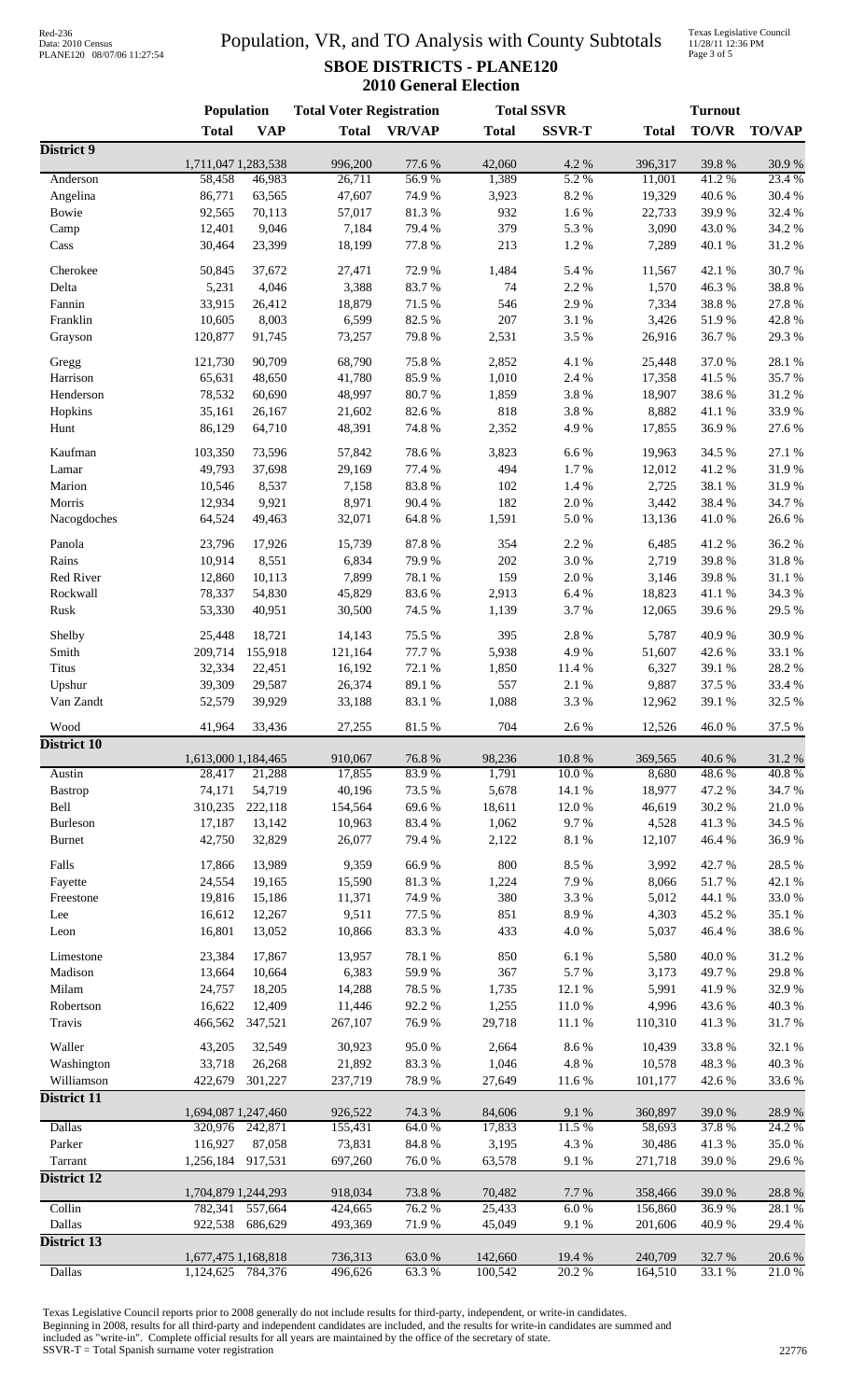# Red-236<br>Data: 2010 Census PLANE120 08/07/06 11:27:54

# Population, VR, and TO Analysis with County Subtotals **SBOE DISTRICTS - PLANE120 2010 General Election**

Texas Legislative Council 11/28/11 12:36 PM Page 4 of 5

|                               | Population          |                | <b>Total Voter Registration</b> |                |              | <b>Total SSVR</b> | <b>Turnout</b>     |                |                |
|-------------------------------|---------------------|----------------|---------------------------------|----------------|--------------|-------------------|--------------------|----------------|----------------|
|                               | <b>Total</b>        | <b>VAP</b>     | <b>Total</b>                    | <b>VR/VAP</b>  | <b>Total</b> | <b>SSVR-T</b>     | <b>Total</b>       | TO/VR          | <b>TO/VAP</b>  |
| <b>District 13</b>            |                     |                |                                 |                |              |                   |                    |                |                |
| Tarrant<br><b>District 14</b> | 552,850             | 384,442        | 239,687                         | 62.3%          | 42,118       | 17.6%             | 76,199             | 31.8%          | 19.8%          |
|                               | 1,681,755 1,235,788 |                | 944,418                         | 76.4 %         | 79,076       | 8.4 %             | 360,542            | 38.2%          | 29.2 %         |
| <b>Bosque</b>                 | 18,212              | 14,041         | 12,135                          | 86.4%          | 828          | 6.8%              | $\overline{5,919}$ | 48.8%          | 42.2 %         |
| <b>Brown</b>                  | 38,106              | 28,985         | 22,939                          | 79.1 %         | 2,463        | 10.7%             | 9,426              | 41.1%          | 32.5 %         |
| Comanche                      | 13,974              | 10,594         | 9,034                           | 85.3%          | 1,108        | 12.3 %            | 3,657              | 40.5 %         | 34.5 %         |
| Coryell                       | 75,388              | 54,383         | 37,779                          | 69.5%          | 3,475        | 9.2%              | 9,615              | 25.5 %         | 17.7 %         |
| Denton                        | 662,614             | 480,354        | 364,591                         | 75.9%          | 26,891       | 7.4 %             | 131,307            | 36.0%          | 27.3 %         |
| Eastland                      | 18,583              | 14,421         | 10,236                          | 71.0%          | 645          | 6.3%              | 4,403              | 43.0%          | 30.5 %         |
| Ellis                         | 149,610             | 106,295        | 84,988                          | $80.0\;\%$     | 9,676        | 11.4 %            | 31,055             | 36.5 %         | 29.2 %         |
| Erath                         | 37,890              | 29,442         | 20,828                          | 70.7%          | 1,384        | 6.6%              | 8,707              | 41.8%          | 29.6%          |
| Hamilton                      | 8,517               | 6,701          | 5,610                           | 83.7%          | 204          | 3.6%              | 2,661              | 47.4 %         | 39.7%          |
| Hill                          | 35,089              | 26,569         | 22,236                          | 83.7%          | 1,717        | 7.7 %             | 8,983              | 40.4 %         | 33.8%          |
| Hood                          | 51,182              | 40,280         | 33,835                          | 84.0%          | 1,472        | 4.4 %             | 16,055             | 47.5 %         | 39.9%          |
| Jack                          | 9,044               | 7,052          | 4,935                           | 70.0%          | 200          | 4.1 %             | 2,157              | 43.7%          | 30.6%          |
| Johnson                       | 150,934             | 109,785        | 81,015                          | 73.8%          | 6,540        | 8.1%              | 30,927             | 38.2 %         | 28.2%          |
| Lampasas                      | 19,677              | 14,801         | 12,813                          | 86.6%          | 1,256        | 9.8%              | 4,978              | 38.9%          | 33.6%          |
| McLennan                      | 234,906             | 175,161        | 127,393                         | 72.7%          | 14,274       | 11.2%             | 54,836             | 43.0 %         | 31.3%          |
| Mills                         | 4,936               | 3,739          | 3,293                           | 88.1 %         | 254          | 7.7 %             | 1,659              | 50.4 %         | 44.4 %         |
| Navarro                       | 47,735              | 34,812         | 27,078                          | 77.8 %         | 2,167        | 8.0%              | 9,804              | 36.2%          | 28.2%          |
| Palo Pinto                    | 28,111              | 21,080         | 16,899                          | 80.2 %         | 1,318        | 7.8 %             | 6,425              | 38.0%          | 30.5 %         |
| Somervell                     | 8,490               | 6,244          | 5,664                           | 90.7%          | 448          | 7.9%              | 2,742              | 48.4%          | 43.9%          |
| Stephens                      | 9,630               | 7,325          | 5,677                           | 77.5 %         | 520          | 9.2%              | 2,470              | 43.5 %         | 33.7%          |
| Wise                          | 59,127              | 43,724         | 35,440                          | 81.1%          | 2,236        | 6.3%              | 12,756             | 36.0%          | 29.2 %         |
| <b>District 15</b>            |                     |                |                                 |                |              |                   |                    |                |                |
|                               | 1,677,092 1,250,145 |                | 942,543                         | 75.4 %         | 177,255      | 18.8%             | 346,178            | 36.7%          | 27.7 %         |
| Andrews                       | 14,786              | 10,474         | 8,382                           | 80.0%          | 2,818        | 33.6%             | 4,062              | 48.5 %         | 38.8%          |
| Archer                        | 9,054               | 6,869          | 6,526                           | 95.0%          | 179          | 2.7%              | 2,877              | 44.1 %         | 41.9%          |
| Armstrong                     | 1,901               | 1,478          | 1,367                           | 92.5 %         | $40\,$       | 2.9%              | 669                | 48.9%          | 45.3%          |
| <b>Bailey</b>                 | 7,165               | 4,949          | 3,630                           | 73.3 %         | 1,389        | 38.3%             | 1,160              | 32.0%          | 23.4 %         |
| <b>Baylor</b>                 | 3,726               | 2,958          | 2,680                           | 90.6%          | 204          | 7.6%              | 1,123              | 41.9%          | 38.0%          |
| Borden                        | 641                 | 503            | 458                             | 91.1%          | 36           | 7.9%              | 338                | 73.8%          | 67.2%          |
| <b>Briscoe</b>                | 1,637               | 1,275          | 1,194                           | 93.6%          | 184          | 15.4 %            | 485                | 40.6%          | 38.0%          |
| Callahan                      | 13,544              | 10,319         | 8,991                           | 87.1 %         | 431          | $4.8~\%$          | 3,564              | 39.6%          | 34.5 %         |
| Carson                        | 6,182               | 4,595          | 4,375                           | 95.2%          | 217          | $5.0\ \%$         | 1,915              | 43.8%          | 41.7%          |
| Castro                        | 8,062               | 5,539          | 4,232                           | 76.4 %         | 1,791        | 42.3 %            | 1,406              | 33.2%          | 25.4 %         |
| Childress                     | 7,041               | 5,533          | 3,605                           | 65.2%          | 481          | 13.3 %            | 1,106              | 30.7%          | 20.0%          |
| Clay                          | 10,752              | 8,310          | 7,909                           | 95.2%          | 189          | 2.4 %             | 3,457              | 43.7 %         | 41.6%          |
| Cochran                       | 3,127               | 2,209          | 1,868                           | 84.6%          | 732          | 39.2 %            | 581                | 31.1 %         | 26.3%          |
| Coke                          | 3,320               | 2,621          | 2,376                           | 90.7%          | 284          | 12.0 %            | 1,088              | 45.8%          | 41.5%          |
| Coleman                       | 8,895               | 6,916          | 6,257                           | 90.5 %         | 680          | 10.9%             | 2,641              | 42.2%          | 38.2%          |
| Collingsworth                 | 3,057               | 2,212          | 1,971                           | 89.1 %         | 289          | 14.7%             | 841                | 42.7%          | 38.0%          |
| Cooke                         | 38,437              | 28,606         | 23,778                          | 83.1 %         | 1,111        | 4.7%              | 9,240              | 38.9%          | 32.3 %         |
| Cottle                        | 1,505               | 1,155          | 1,160                           | 100.4 %        | 184          | 15.9%             | 435                | 37.5 %         | 37.7 %         |
| Crosby                        | 6,059               | 4,312          | 3,793                           | $88.0\ \%$     | 1,631        | 43.0%             | 1,182              | 31.2%          | 27.4 %         |
| Dallam                        | 6,703               | 4,700          | 3,077                           | 65.5 %         | 696          | 22.6 %            | 934                | 30.4 %         | 19.9%          |
|                               |                     |                |                                 |                |              |                   |                    |                |                |
| Dawson                        | 13,833              | 10,411         | 7,918                           | 76.1 %         | 3,651        | 46.1 %            | 2,963              | 37.4 %         | 28.5 %         |
| Deaf Smith                    | 19,372              | 13,131         | 8,739                           | 66.6%<br>71.8% | 4,222<br>222 | 48.3%<br>15.8 %   | 2,519<br>878       | 28.8 %         | 19.2%<br>45.0% |
| Dickens<br>Donley             | 2,444<br>3,677      | 1,952<br>2,919 | 1,401<br>2,479                  | 84.9%          | 95           | 3.8 %             | 1,159              | 62.7%<br>46.8% | 39.7%          |
| Fisher                        | 3,974               | 3,076          | 2,828                           | 91.9%          | 561          | 19.8%             | 1,336              | 47.2%          | 43.4 %         |
|                               |                     |                |                                 |                |              |                   |                    |                |                |
| Floyd                         | 6,446               | 4,584          | 4,453                           | 97.1 %         | 1,881        | 42.2 %            | 1,560              | 35.0%          | 34.0%          |
| Foard                         | 1,336               | 1,058          | 1,085                           | 102.6 %        | 129          | 11.9%             | 315                | 29.0%          | 29.8%          |
| Gaines                        | 17,526              | 11,420         | 7,300                           | 63.9%          | 2,272        | $31.1\ \%$        | 2,435              | 33.4 %         | 21.3%          |
| Garza                         | 6,461               | 5,185          | 3,006                           | $58.0\;\%$     | 778          | 25.9%             | 1,269              | 42.2%          | 24.5 %         |
| Gray                          | 22,535              | 16,964         | 13,383                          | 78.9%          | 1,253        | 9.4%              | 4,723              | 35.3 %         | 27.8 %         |
| Hale                          | 36,273              | 25,839         | 20,285                          | 78.5 %         | 8,676        | 42.8%             | 6,092              | 30.0%          | 23.6%          |
| Hall                          | 3,353               | 2,486          | 2,132                           | 85.8 %         | 395          | 18.5 %            | 762                | 35.7%          | 30.7%          |
| Hansford                      | 5,613               | 3,910          | 3,085                           | 78.9%          | 588          | 19.1 %            | 1,329              | 43.1 %         | 34.0%          |
| Hardeman                      | 4,139               | 3,120          | 2,743                           | 87.9%          | 283          | 10.3%             | 933                | 34.0%          | 29.9%          |
| Hartley                       | 6,062               | 4,693          | 2,843                           | 60.6%          | 165          | 5.8 %             | 1,334              | 46.9%          | 28.4 %         |
| Haskell                       | 5,899               | 4,671          | 3,662                           | 78.4%          | 608          | 16.6%             | 1,575              | 43.0 %         | 33.7%          |
| Hemphill                      | 3,807               | 2,691          | 2,125                           | 79.0%          | 192          | $9.0\ \%$         | 1,102              | 51.9%          | 41.0%          |

Texas Legislative Council reports prior to 2008 generally do not include results for third-party, independent, or write-in candidates. Beginning in 2008, results for all third-party and independent candidates are included, and the results for write-in candidates are summed and included as "write-in". Complete official results for all years are maintained by the office of the secretary of state. SSVR-T = Total Spanish surname voter registration